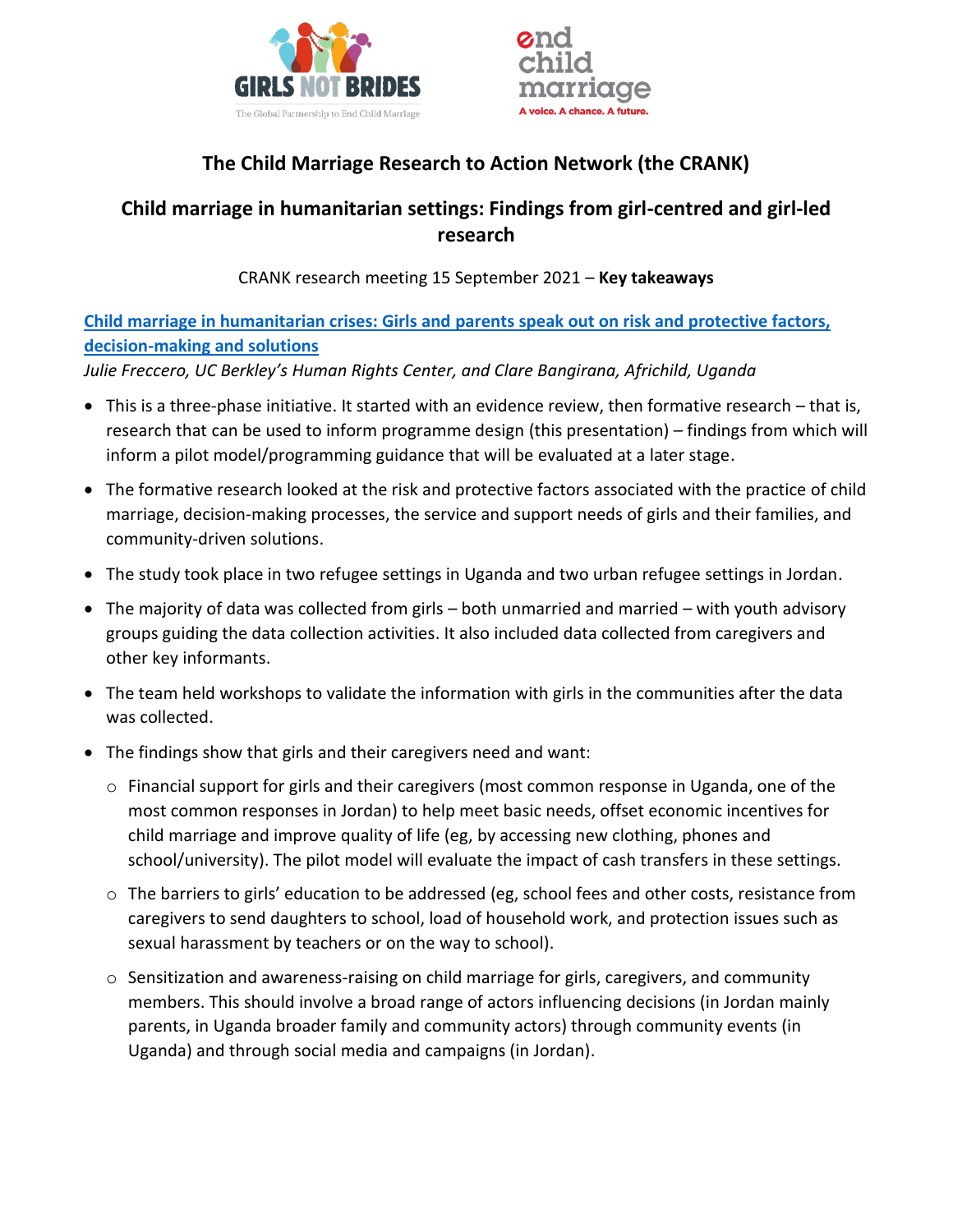- $\circ$  Violence within the home to be addressed, as marriage can be seen as a way to escape violence (including being denied food and heavily forced domestic work) by girls, and a way for mothers to protect their daughters from their fathers' violence.
- $\circ$  Opportunities for positive peer influence, since this has a large impact on girls' decisions and feelings about child marriage.
- The data collection in Jordan was conducted during the COVID-19 pandemic and showed some of its impact, with girls saying they had seen many girls getting engaged/married during lockdowns. Reasons include avoiding wedding expenses, getting away from home when faced with increased household work and restrictions on their mobility, and seeing other girls being treated well by their husbands.
	- $\circ$  The two key things girls indicated they need and want during this period were counselling and psychosocial support. This includes individual counselling sessions and ways to engage with their peers, and education support for their continued learning, including tutoring and access to tools such as tablets for digital learning.

# **The power of a story: Girl-led child marriage action research in two humanitarian settings**

## (publication forthcoming)

*Katherine Gambir, Women's Refugee Commission, and Dr. Abel Blessings Matsika, research consultant, Zimbabwe*

- This study collected data from Zimbabwe (focusing on food insecurity and extreme weather) and the Philippines (internal conflict and natural hazards).
- The study aimed to understand the key drivers of child marriage, girls' needs and priorities, the adaptive capacities of girls, families and communities, and the impact of COVID-19 on decisionmaking processes.
- Multiple methodologies were used, with activities to validate the data conducted in the communities to ensure they lead the study findings.
- Utilised the tool/methodology "[SenseMaker](https://sensemaker.cognitive-edge.com/what-is-sensemaker/)" a storytelling tool that allows the narrator to analyse their own story in real time to give it deeper meaning.
- Key findings include:
	- o Even in examples of forced marriages, respondents noted that the individual held most of the responsibility over the situation.
	- $\circ$  Underlying drivers for child marriage like gender inequality remained consistent across both humanitarian settings.
- The most identified needs of married girls were for education, livelihoods and psychosocial support.
- Country-specific findings in the Philippines showed:
	- o Child marriage is often used to resolve violence/feuds between families.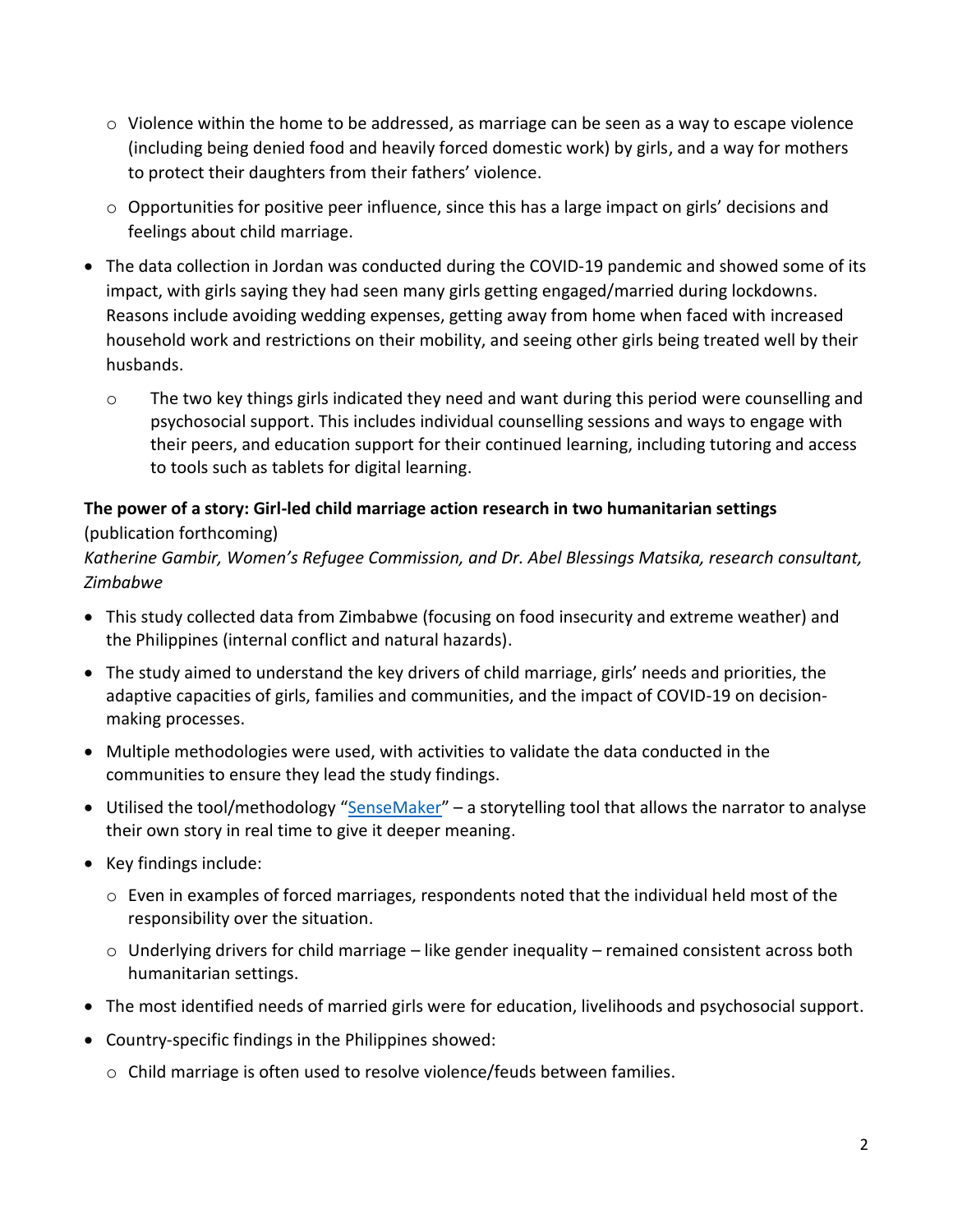- $\circ$  Child marriage is used to create new family units that would be eligible for additional/separate aid.
- o Girls are more likely than boys to be agents of change, as they are less likely to see their stories as revealing efforts to "keep traditions".
- $\circ$  Gender differences play out in different ways for girls and boys: girls are more likely to be engaged in child labour/trafficking whereas boys are more likely to be involved with activities like substance abuse.
- Country-specific findings in Zimbabwe showed:
	- $\circ$  Child marriage is closely linked to the control of girls' sexuality, with a complex relationship between child marriage and adolescent pregnancy.
	- $\circ$  A unique driver in one context is the role of initiation rites in child marriages, where girls need to prove that they are women by getting married once the rites are completed (there are sharp increase in cases after the rites).
	- $\circ$  The COVID-19-induced lockdown amplified some pre-existing drivers related to livelihoods, gender-based violence and pregnancy, which are linked to girls being out of school.
	- $\circ$  The country has two different pathways to child marriage: love marriages where girls have some form of agency, and forced marriages.

## **Q&A – General**

- *Ghida Anani, ABAAD – Resource Centre for Gender Equality [GA]:* Key takeaways from the session include the need to ensure effective, evidence-based and meaningful youth participation; that behavioural change that links child marriage and violence is key; and that we need to aim for greater coordination across sectors to address child marriage.
- *Julie Freccero [JF]:* There is a debate around the effectiveness of single- versus multi-component interventions, where their pilot model will focus on the most prominent findings of their research to ensure a targeted approach that can be evaluated.
- *Abel Blessings Matsika [ABM]:* It is crucial to ensure existing youth-led organisations are empowered, including by engaging girls and ensuring this engagement is not tokenistic. We need to trust children's insights and their proposed solutions.
- *Abel Blessings Matsika [ABM]:* In Zimbabwe we have child parliamentarians and councillors at the local level. These positions are designed to foster civic participation by children and can be a good avenue for fostering child participation in articulating their concerns and how programming can best respond to them.
- *Satvika Chalasani, UNFPA-UNICEF Global Programme to End Child Marriage [SC]:* One of the things that stood out from the study conducted in the Philippines and Zimbabwe is that drivers and pathways for child marriage are not all that different between development and humanitarian contexts, they are just weighed differently or selectively aggravated.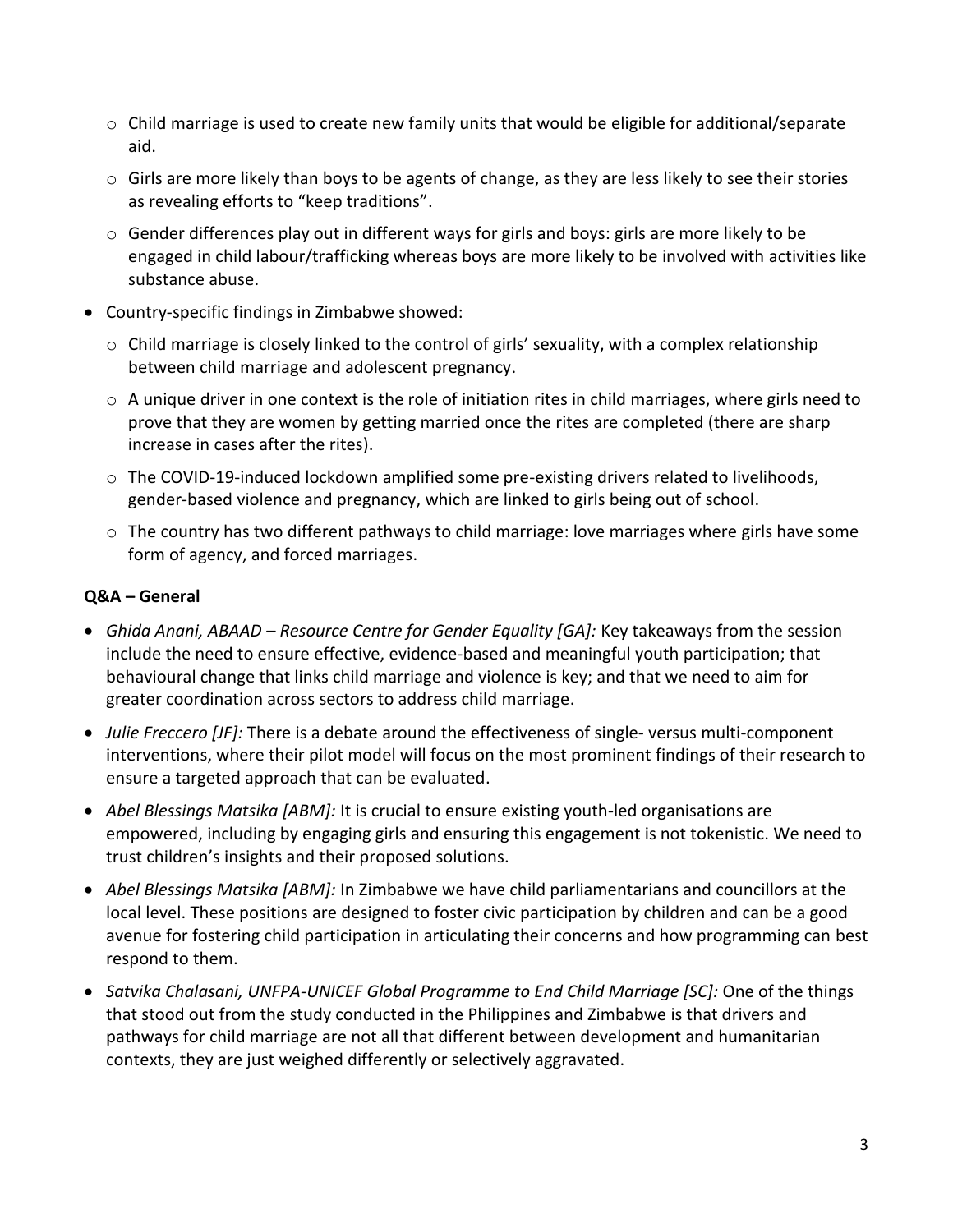• *Clare Lofthouse, Plan International [CL]:* Sometimes a girl's choice to get married is actually outside her agency, as there are underlying factors impacting their choice (such as violence in their home, small living space, etc.). This is not said to take away their agency, but to highlight that we need to recognise all influencing factors.

## **Q&A – Social and gender norms**

- *JF*: The importance of norms came out across both settings (Uganda and Jordan) especially through perceived stigmas among girls of them becoming "too old" to marry (linked to perceived bad/deviant behaviours).
- *Audrey Taylor, Human Rights Center [AT]*: Findings around social norms are similar to those emerging in development contexts. It is key to note that parents and girls reiterated the importance of continuing awareness-raising activities in humanitarian settings.
- *Katherine Gambir [KG]*: Traditions and cultural norms are emerging as a driver in the Philippines, where child marriage is seen as a sensitive topic, especially among traditional and cultural leaders due to their interpretations of religious scripts. It is key to engage with them on adopting a more feminist approach to the scripts.
- ABM: The importance of initiation rites in Zimbabwe is closely connected to norms around marriage as the ultimate life goal for girls. It is common for men to identify a girl to marry at celebration ceremonies after the rites are over, which is why it is key to work with traditional leaders who are the custodians of many of these practices.

## **Q&A – Donor/funding engagement**

- *Jean Didier Missilou:* Big challenge for our organisations in obtaining grants to better lead work to end child marriage. There is less impact because we do not have enough financial resources.
- *JF:* Several practitioners were interviewed in the first phase of the project, with many noting the issue of short-term funding cycles as a challenge because it does not allow for long-term planning and programming or for long-time research/evaluation plans. There is a need to engage with donors to highlight the importance of this.
- *CL:* There is a need to link different funding streams together, to overlap silos between work on gender-based violence and child protection to ensure a comprehensive approach to address child marriage.

### **Q&A – Cash transfers**

• *Katja Isaksen, Plan Norway [KI]:* Several evaluations on economic support interventions to prevent child marriage show mixed results in terms of efficacy. However, these studies suggest that economic support is what girls express they want and need. It is important to now look at whether cash transfers which are not conditional on education attendance can be effective in humanitarian settings.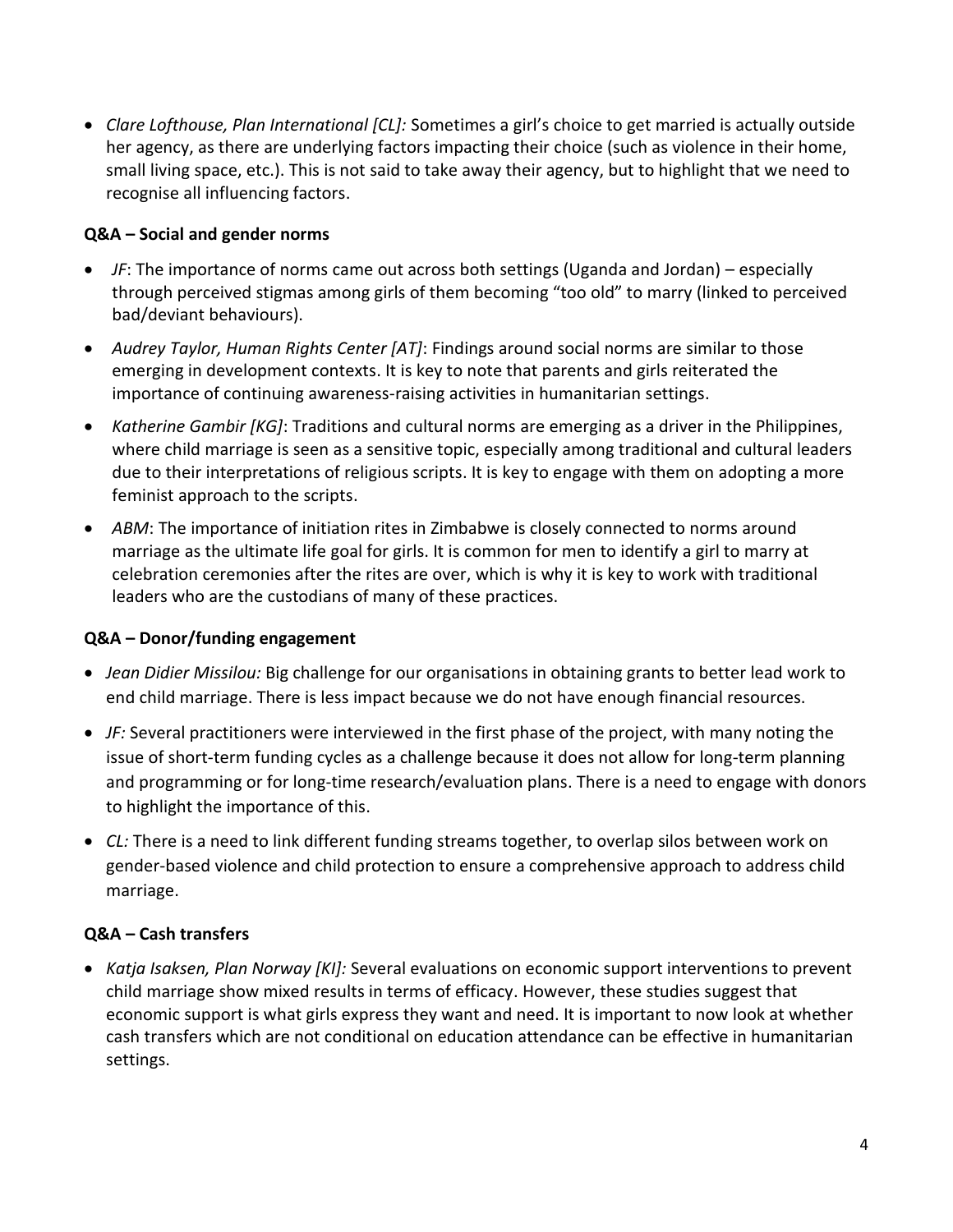- *SC:* Emerging consensus on "cash +" interventions cash is necessary but not sufficient: you need the complementary investments in girls' skills and in the family environment, etc.
- *JF:* There is a lack of evidence on the impact of cash transfers in humanitarian settings. A review from 2018 looked at different cash transfer programmes, of which four touched on child marriage as a secondary effect. These showed a neutral or slightly positive impact.
- *Lara van Kouterik, Girls Not Brides: The Global Partnership to End Child Marriage [LK]:* We are working on an evidence review on cash transfer interventions. We are developing a conceptual framework for the effects of cash transfer interventions on girls' agency and decision-making processes for child marriage in different contexts.

### **Q&A – Research gaps**

- *SC:* There is a research gap of programmatic evaluations from humanitarian settings, particularly from protracted/long-term crises where impact evaluations should be more possible.
- *AT:* The third phase of the project presented in the first study will pilot an intervention codeveloped by partners and will evaluate its impact in a protracted humanitarian context.

#### **Webinar resources**

All webinar resources are available on the [meeting page.](https://www.girlsnotbrides.org/learning-resources/child-marriage-research-action-network/crank-quarterly-research-meetings/crank-research-meeting-child-marriage-in-humanitarian-settings/) These include the meeting agenda, recordings, presentations, research reports and key messages.

### **Additional resources**

- [The Adolescent Mothers Against All Odds \(AMAL\) Initiative \(](https://www.care.org/our-work/disaster-response/health-in-emergencies/amal/)CARE, UNFPA) was designed to meet the needs of pregnant adolescents and first-time mothers in areas affected by crisis, while simultaneously addressing the communities' understandings of gender, power, and social norms.
- Building on community knowledge Building interventions on existing gender and sexuality [information-sharing in communities,](https://morethanbrides.org/mmwwk/portfolio-items/knowledge-product-4-building-on-community-knowledge/) More Than Brides Alliance.
- [Control and agency: A child marriage practitioners](https://morethanbrides.org/mmwwk/portfolio-items/knowledge-product-1-control-agency/) guide to understanding new findings on girls' [agency and decision-making,](https://morethanbrides.org/mmwwk/portfolio-items/knowledge-product-1-control-agency/) More Than Brides Alliance.
- Unpacking marriageability "[Marriageability" across settings where child marriage is common,](https://morethanbrides.org/mmwwk/portfolio-items/update-on-marriagibility-publication/) More Than Brides Alliance.
- Working with parents [Rethinking programmatic interventions,](https://morethanbrides.org/mmwwk/portfolio-items/knowledge-product-3-part-1-working-with-parents/) More Than Brides Alliance.
- Input for the More Than Brides Alliance products were gathered through innovative research methods, including [youth-led research](https://morethanbrides.org/mmwwk/2020/11/24/youth-led-research/) in which girls themselves lead the research process and its follow-up.
- Oxfam Novib in collaboration with the More Than Brides Alliance are working on a youth-led research study in which five girls are trained to coordinate their own research. In this research, girls look at their economic place in society and how this may influence norms and values that may